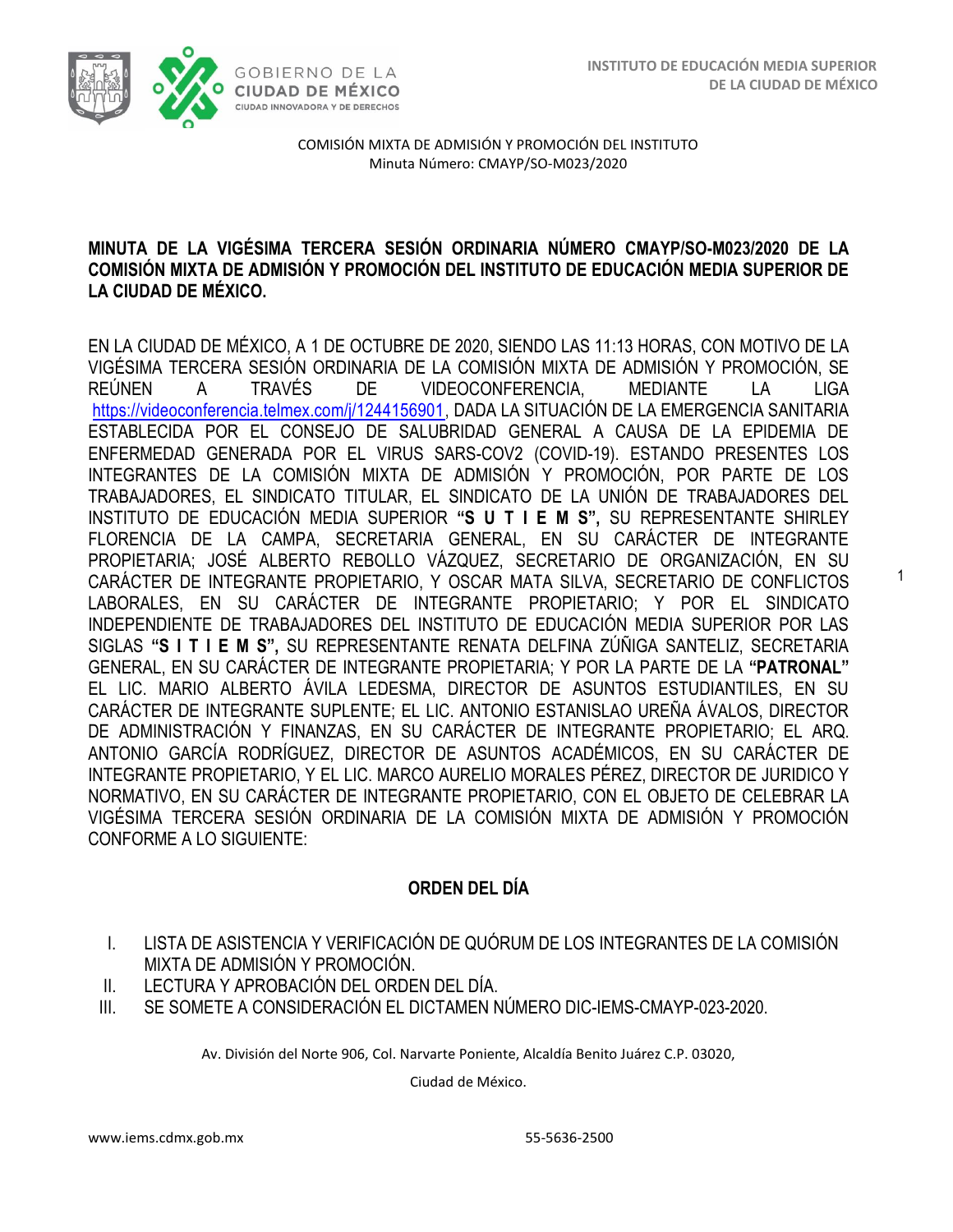

- IV. SE DA CONTINUIDAD A LOS PUNTOS TRATADOS EN LA MINUTA CMAYP/SO-M022/2020, RESPECTO AL NÚMERO DE VACANTES ADMINISTRATIVAS DE GAM III.
- V. SE PROPONE FECHA PARA LA CELEBRACIÓN DE LA VIGÉSIMA CUARTA SESIÓN ORDINARIA DE LA COMISIÓN MIXTA DE ADMISIÓN Y PROMOCIÓN.

# **M I N U T A**

**PRIMERO.-** DE ACUERDO CON LA LISTA DE ASISTENCIA DE LOS INTEGRANTES DE LA COMISIÓN, EXISTE QUÓRUM LEGAL VÁLIDO PARA LLEVAR A CABO LA VIGÉSIMA TERCERA SESIÓN ORDINARIA DE LA COMISIÓN MIXTA DE ADMISIÓN Y PROMOCIÓN.

**SEGUNDO.-** PREVIA LECTURA SE APRUEBA EL ORDEN DEL DÍA PROPUESTO POR LOS INTEGRANTES.

**TERCERO.-** LOS INTEGRANTES DE LA COMISIÓN MIXTA DE ADMISIÓN Y PROMOCIÓN APRUEBAN EN TODAS Y CADA UNA DE SUS PARTES EL DICTAMEN **DIC-IEMS-CMAYP-023-2020**, PARA TODOS LOS EFECTOS ADMINISTRATIVOS CORRESPONDIENTES.

**CUARTO.-** SE ACUERDA FECHA PARA LA CELEBRACIÓN DE LA VIGÉSIMA CUARTA SESIÓN ORDINARIA DE LA COMISIÓN MIXTA DE ADMISIÓN Y PROMOCIÓN EL DÍA 8 DE OCTUBRE DE 2020, A LAS 11:00 HRS. SE ENVIARÁ MEDIANTE CORREO ELECTRÓNICO LA LIGA DE LA VIDEOCONFERENCIA A LOS INTEGRANTES, PREVIO A LA SESIÓN RESPECTIVA.

**QUINTO.-** LA DIRECCIÓN DE ADMINISTRACIÓN Y FINANZAS Y LA DIRECCIÓN DE ASUNTOS ACADÉMICOS, EN EL ÁMBITO DE SUS RESPECTIVAS COMPETENCIAS REALIZARÁN LOS ACTOS Y ACCIONES CONDUCENTES A EFECTO DE DAR SEGUIMIENTO EN SUS TÉRMINOS AL DICTAMEN DIC-IEMS-CMAYP-023-2020, ASÍ COMO PARA TODOS LOS EFECTOS ADMINISTRATIVOS CORRESPONDIENTES.

Av. División del Norte 906, Col. Narvarte Poniente, Alcaldía Benito Juárez C.P. 03020,

Ciudad de México.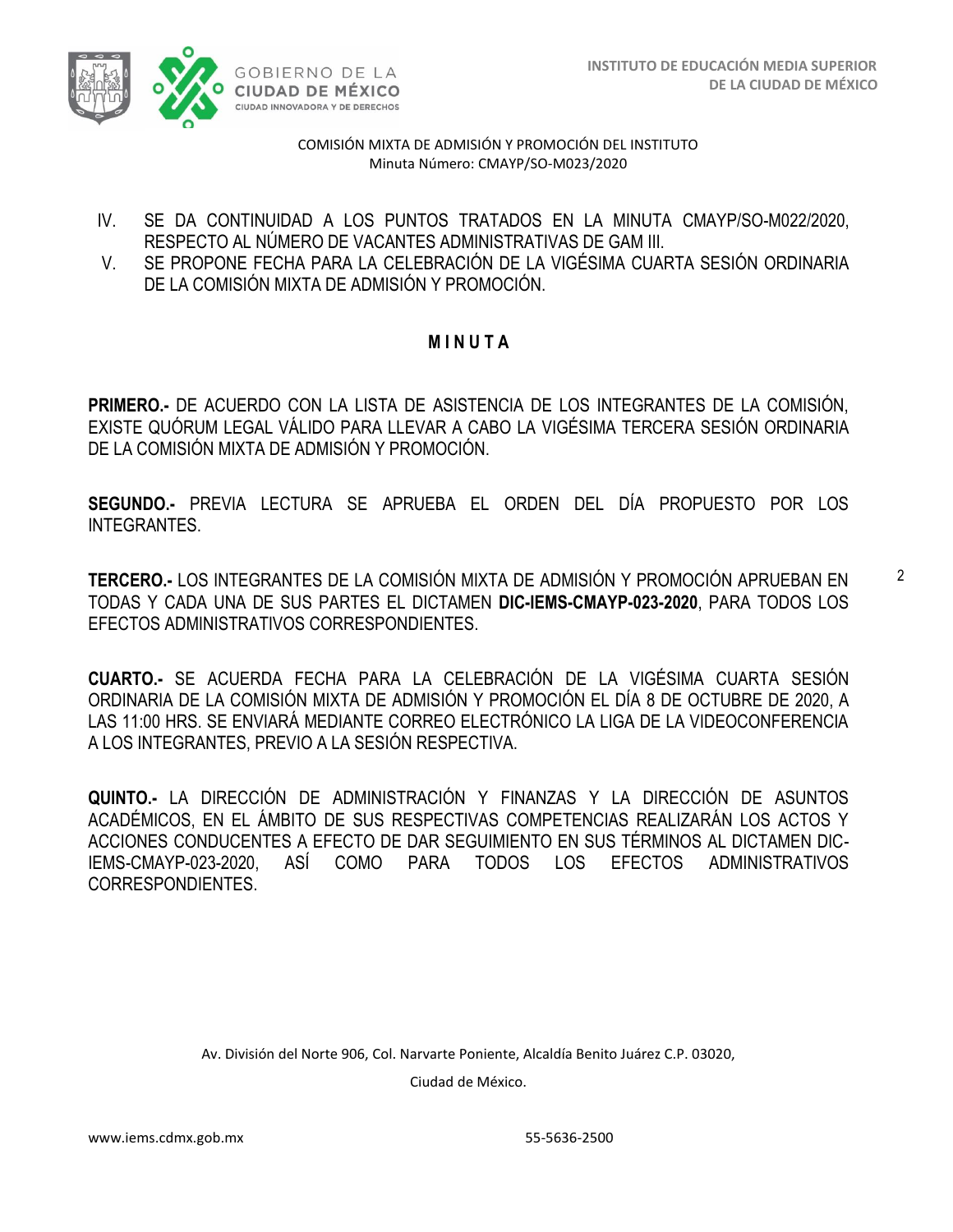

#### **ASUNTOS GENERALES**

- CON RELACIÓN A LA CONVOCATORIA DE HORARIO ESPECIAL PARA MADRES Y PADRES TRABAJADORES SE RESERVA EL PUNTO PARA QUE LA COMISIÓN MIXTA DE ADMISIÓN Y PROMOCIÓN CONTINÚE HACIENDO EL ANÁLISIS.
- EN RELACIÓN CON LAS SOLICITUDES DE CAMBIO DE TURNO Y/O PLANTEL DE LOS TRABAJADORES: ÓSCAR REZA MONTES DE OCA, PAOLA SUE USCANGA PARK Y MARÍA DEL CARMEN GARCÍA ALMORA, SERÁN DICTAMINADAS EN LA PRÓXIMA REUNIÓN DE ESTA COMISIÓN, UNA VEZ QUE LA DIRECCIÓN DE ADMINISTRACIÓN Y FINANZAS REVISE LOS ESPACIOS PROPUESTOS POR LA REPRESENTACIÓN DE LOS TRABAJADORES.
- EN RESPUESTA AL TRABAJADOR SALVADOR RUIZ VACA, LA DIRECCIÓN JURÍDICA Y NORMATIVA TIENE SUSPENDIDOS LOS TÉRMINOS PARA CONTINUAR CON LOS PROCEDIMIENTOS QUE HASTA ESTE MOMENTO SE TIENE CONOCIMIENTO, POR LO QUE UNA VEZ CONTINUANDO CON LOS TÉRMINOS LEGALES SE PROCEDERÁ CON LO CONDUCENTE.

**SEXTO.-** LOS ACUERDOS TOMADOS EN LA PRESENTE SESIÓN, SON VÁLIDOS Y SURTIRÁN SUS EFECTOS LEGALES Y JURÍDICOS EN TÉRMINOS DE LO DISPUESTO POR EL ARTÍCULO TERCERO, PÁRRAFOS SÉPTIMO Y OCTAVO DEL "ACUERDO POR EL QUE SE AUTORIZA EL USO DE MEDIOS REMOTOS TECNOLÓGICOS DE COMUNICACIÓN COMO MEDIOS OFICIALES PARA CONTINUAR CON LAS FUNCIONES ESENCIALES Y SE ESTABLECEN MEDIDAS PARA LA CELEBRACIÓN DE LAS SESIONES DE LOS ÓRGANOS COLEGIADOS EN LAS DEPENDENCIAS, ÓRGANOS DESCONCENTRADOS, ENTIDADES DE LA ADMINISTRACIÓN PÚBLICA Y ALCALDÍAS DE LA CIUDAD DE MÉXICO, CON MOTIVO DE LA EMERGENCIA SANITARIA POR CAUSAS DE FUERZA MAYOR DEL CONSEJO DE SALUD DE LA CIUDAD DE MÉXICO", PUBLICADO EN LA GACETA OFICIAL DE LA CIUDAD DE MÉXICO EL 06 DE ABRIL DE 2020".

**SÉPTIMO.-**AGOTADOS EN SU TOTALIDAD LOS ASUNTOS DEL ORDEN DEL DÍA, LOS INTEGRANTES DE LA COMISIÓN EXPRESARON SU CONSENTIMIENTO SIN MEDIAR ALGÚN VICIO DE LA VOLUNTAD, RESPECTO DE LA MINUTA EMITIDA, LA QUE SURTIRÁ SUS EFECTOS LEGALES A PARTIR DE SU PUBLICACIÓN EN LA PÁGINA OFICIAL DEL INSTITUTO DE CONFORMIDAD CON EL NUMERAL SEXTO DE LA PRESENTE MINUTA, Y LAS FIRMAS AUTÓGRAFAS DE LOS QUE EN ELLA INTERVINIERON SE ASENTARAN UNA VEZ TERMINADA LA EMERGENCIA SANITARIA.

----------------------------------------------------------------------------------------------------------------------------------------------------- -----------------------------------------------------------------------------------------------------------------------------------------------------

Av. División del Norte 906, Col. Narvarte Poniente, Alcaldía Benito Juárez C.P. 03020,

Ciudad de México.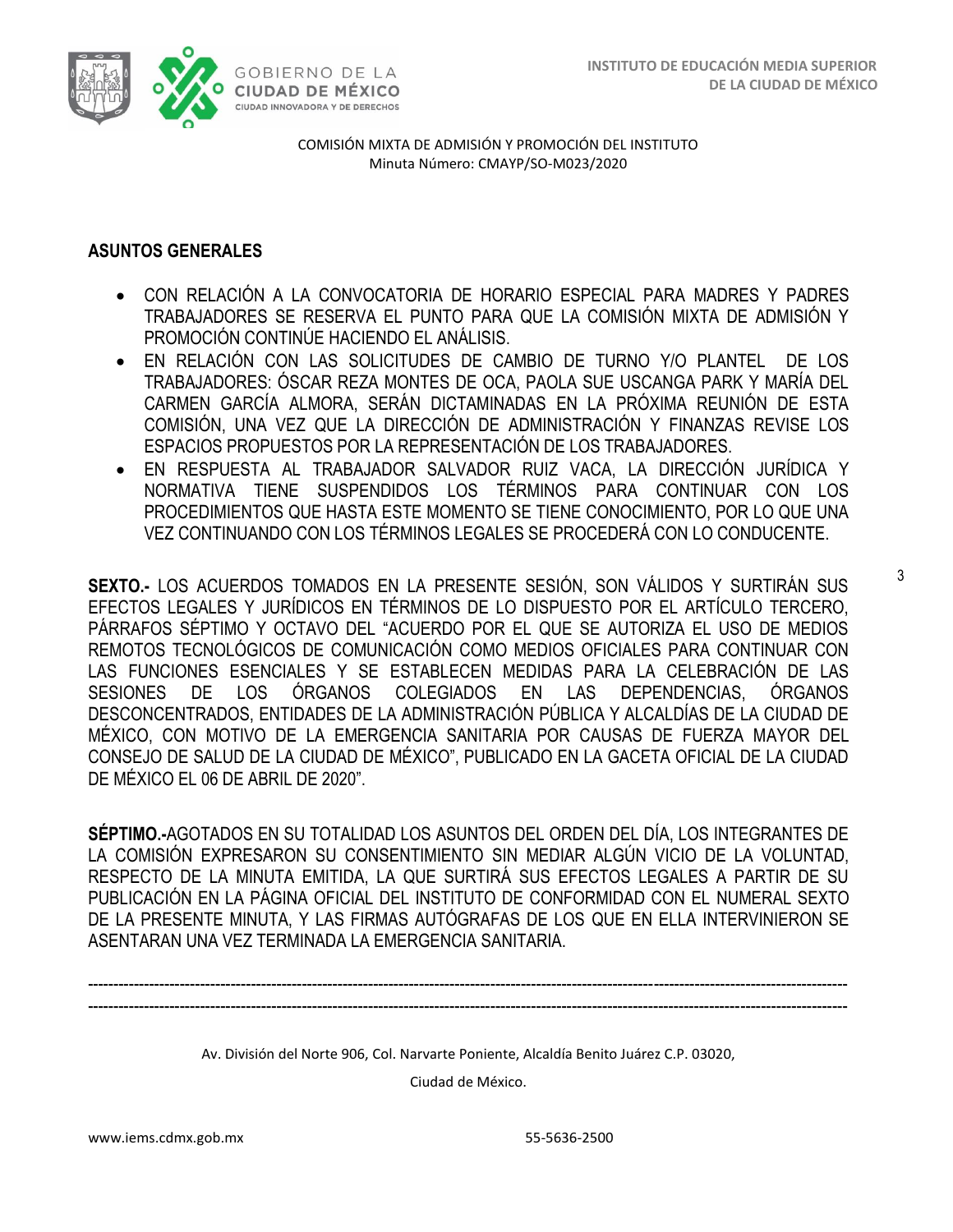

ESTE DOCUMENTO SE CONCLUYE SIENDO LAS 13:34 HORAS DEL 1 DE OCTUBRE DE 2020----------------- -----------------------------------------------------------------------------------------------------------------------------------------------------

**FIRMAN LAS PARTES**

#### **POR PARTE DE LOS TRABAJADORES DEL IEMS**

#### **SHIRLEY FLORENCIA DE LA CAMPA RENATA DELFINA ZUÑIGA SANTELIZ**

INTEGRANTE PROPIETARIA SECRETARIA GENERAL DEL SINDICATO DE LA UNIÓN DE TRABAJADORES DEL INSTITUTO DE EDUCACIÓN MEDIA SUPERIOR (SUTIEMS)

INTEGRANTE PROPIETARIA SECRETARIA GENERAL DEL SINDICATO INDEPENDIENTE DE TRABAJADORES DEL INSTITUTO DE EDUCACIÓN MEDIA SUPERIOR (SITIEMS)

# **JOSÉ ALBERTO REBOLLO VÁZQUEZ OSCAR MATA SILVA**

INTEGRANTE PROPIETARIO SECRETARIO DE ORGANIZACIÓN DEL SINDICATO DE LA UNIÓN DE TRABAJADORES DEL INSTITUTO DE EDUCACIÓN MEDIA SUPERIOR (SUTIEMS)

INTEGRANTE PROPIETARIO SECRETARIO DE CONFLICTOS LABORALES DEL SINDICATO DE LA UNIÓN DE TRABAJADORES DEL INSTITUTO DE EDUCACIÓN MEDIA SUPERIOR (SUTIEMS)

Av. División del Norte 906, Col. Narvarte Poniente, Alcaldía Benito Juárez C.P. 03020,

Ciudad de México.

4